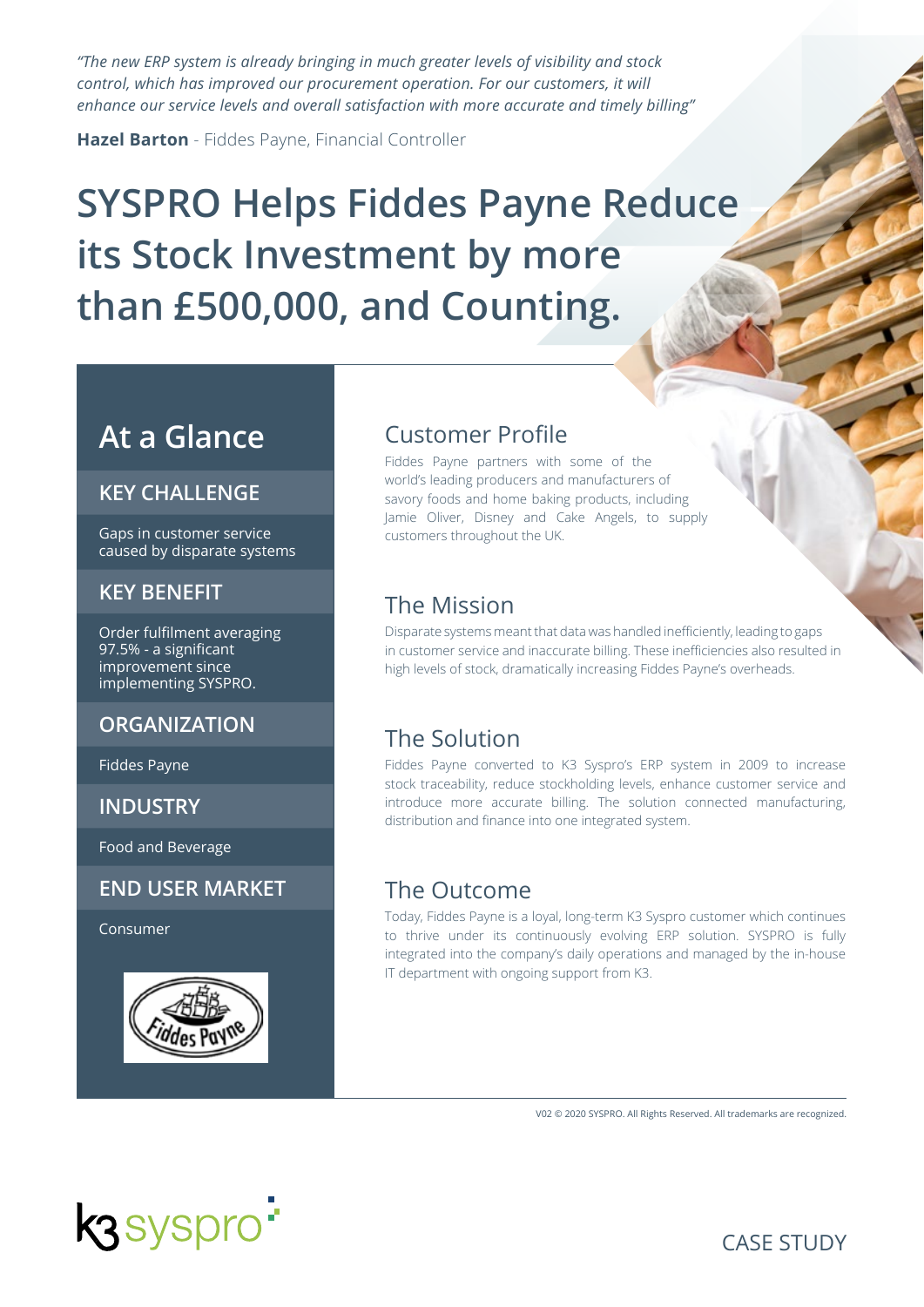### Why SYSPRO?

Fiddes Payne is an innovative and creative food business that works in partnership with leading producers to create nutritious, convenient foods that inspire people to spend more time in the kitchen. This culture has led to a customer–centric and service– driven approach that demands a more integrated way of handling customer data, billing and stock. That's where K3 Syspro comes in.

"The team at K3 were helpful, knowledgeable and took the time to familiarise themselves with an ever–changing team here at Fiddes Payne. Their investment of time and resources into helping us migrate towards a joined-up ERP solution was invaluable, and their support is still on hand when we need it," says Vivienne Sparks, Financial Director of Fiddes Payne.

## A Complex, Well-Planned Solution

The initial challenge was clear but required a complex, well–thought–out solution. The vision was for K3 Syspro's ERP solution to integrate manufacturing, distribution and finance into one integrated system that not only rectified all the inefficiencies Fiddes Payne was experiencing, but actively improved elements such as billing and customer service. This would require constant engagement, support and onsite staff training.

K3 Syspro gradually replaced Fiddes Payne's legacy systems, providing a centralized location for all its data and reports. Duplicate entries were eliminated as the business moved from its dependency on spreadsheets and documents into the new ERP model. This gave the sales team the visibility they needed to connect customer queries with relevant data instantly, allowing Fiddes Payne to offer a faster and more effective service.

"The new ERP system is already bringing in much greater levels of visibility and stock control, which has improved our procurement operation," says Hazel Barton, Financial Controller of Fiddes Payne. "For our customers, it will enhance our service levels and overall satisfaction with more accurate and timely billing."

## Reaping Tangible Business Benefits

The SYSPRO solution eliminated the need to manually order stock, reducing overheads in the stock and procurement side of the business dramatically. With support and training, staff were able to seamlessly log calls and queries from customers, track product movements, extract and analyze information and make better business decisions. The ability to extract and manipulate data quickly has also helped Fiddes Payne reduce its stock investment by more than £500,000.

SYSPRO is now fully integrated into the daily operations at Fiddes Payne and is managed primarily by the in–house IT department along with ongoing support from K3. As well as reducing stock investment, order fulfilment is averaging 97.5% which is a significant improvement.

As a data-hungry business, Fiddes Payne is finding more opportunity than ever before to extract and manipulate data to further its business goals and open doors to new avenues for growth.

 $\epsilon$ 

*The new ERP system is already bringing in much greater levels of visibility and stock control, which has improved our procurement operation* **Hazel Barton** – Fiddes Payne, Financial Controller